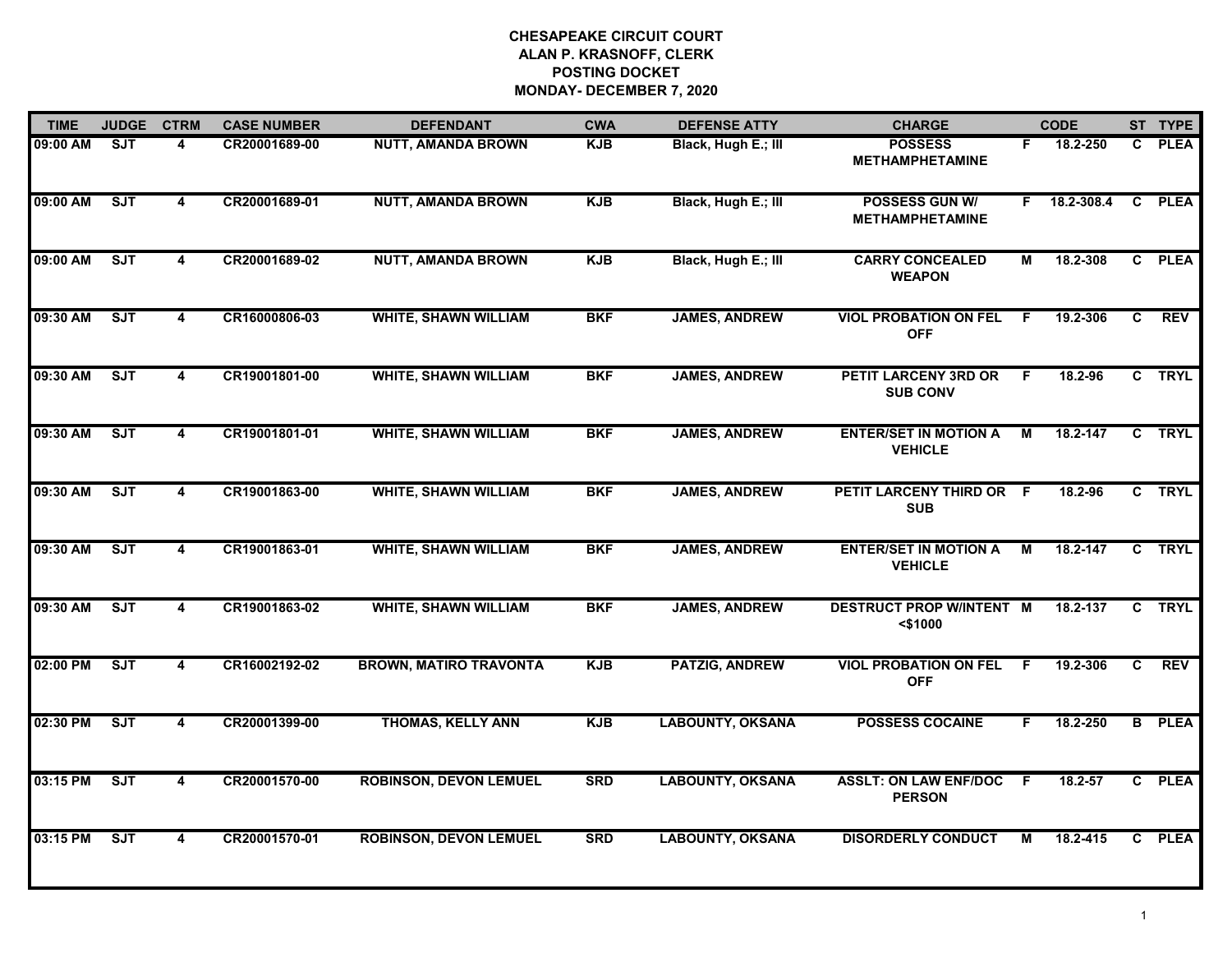| <b>TIME</b>   | <b>JUDGE</b> | <b>CTRM</b> | <b>CASE NUMBER</b> | <b>DEFENDANT</b>                | <b>CWA</b> | <b>DEFENSE ATTY</b>         | <b>CHARGE</b>                                     |     | <b>CODE</b>         |              | ST TYPE         |
|---------------|--------------|-------------|--------------------|---------------------------------|------------|-----------------------------|---------------------------------------------------|-----|---------------------|--------------|-----------------|
| 03:15 PM      | SJT          | 4           | CR20001570-02      | <b>ROBINSON, DEVON LEMUEL</b>   | <b>SRD</b> | <b>LABOUNTY, OKSANA</b>     | <b>TRESPASS AFTER</b><br><b>FORBIDDEN</b>         | М   | 18.2-119            | C.           | <b>PLEA</b>     |
| 09:00 AM MATA |              | 6           | CR18002000-02      | <b>EUBANKS, CANDACE STARR</b>   | <b>AHM</b> | <b>CROOK, HEATHER BUYRN</b> | GRAND LARCENY: >=\$200 F                          |     | 18.2-95             | C            | $\overline{RR}$ |
| 09:00 AM MATA |              | 6           | CR15000390-02      | <b>MANN, JEHON RASHAAD</b>      | <b>JAF</b> | <b>MORRIS, DIALLO K</b>     | <b>VIOL PROBATION ON FEL</b><br><b>OFF</b>        | -F  | 19.2-306            | $\mathbf{C}$ | <b>REV</b>      |
| 09:30 AM MATA |              | 6           | CR20001799-00      | <b>KIRBY, JEANA RENEE</b>       | <b>KJB</b> |                             | <b>POSSESS HEROIN</b>                             | F.  | 18.2-250            |              | <b>B</b> ADAT   |
| 09:30 AM MATA |              | 6           | CR20001839-00      | POWELL, CORNELL ZAQUAN          | <b>DAW</b> |                             | <b>FELON POSS WPN/AMMO</b><br>(NOT GUN)           |     | F 18.2-308.2        |              | C ADAT          |
| 09:30 AM MATA |              | 6           | CR20001839-01      | POWELL, CORNELL ZAQUAN          | <b>DAW</b> |                             | POSSESS MARIJUANA, 1ST M 18.2-250.1<br><b>OFF</b> |     |                     |              | C ADAT          |
| 09:30 AM MATA |              | 6           | CR20001839-02      | POWELL, CORNELL ZAQUAN          | <b>DAW</b> |                             | <b>DWI: 1ST OFFENSE</b>                           |     | M A.18.2-266        |              | C ADAT          |
| 09:30 AM MATA |              | 6           | CR20001839-03      | POWELL, CORNELL ZAQUAN          | <b>DAW</b> |                             | <b>DRIV UNDER</b><br><b>REVO/SUSPENSION</b>       |     | M B.46.2-301 C ADAT |              |                 |
| 09:30 AM MATA |              | 6           | CR20001839-04      | POWELL, CORNELL ZAQUAN          | <b>DAW</b> |                             | <b>HWY/PRIVATE</b><br><b>PROPRTY: DUMP TRASH</b>  | М   | 33.2-802            | C            | <b>TBS</b>      |
| 09:30 AM MATA |              | 6           | CR17001212-08      | <b>BROWNSON, ELANDO MICHAEL</b> |            |                             | <b>VIOL PROBATION ON FEL</b><br><b>OFF</b>        | - F | 19.2-306            |              | C ADAT          |
| 09:30 AM MATA |              | 6           | CR17001212-09      | <b>BROWNSON, ELANDO MICHAEL</b> |            |                             | <b>VIOL PROBATION ON FEL</b><br><b>OFF</b>        | - F | 19.2-306            | $\mathbf{c}$ | <b>ADAT</b>     |
| 09:30 AM MATA |              | 6           | CR17001212-10      | <b>BROWNSON, ELANDO MICHAEL</b> |            |                             | <b>VIOL PROBATION ON FEL</b><br><b>OFF</b>        | - F | 19.2-306            |              | C ADAT          |
| 11:30 AM MATA |              | 6           | CR08000555-02      | <b>BANKS, DANIEL WAYNE</b>      | <b>WHC</b> | Taliaferro, WILLIAM L.; Jr. | <b>VIOL PROBATION ON FEL</b><br><b>OFF</b>        | -F  | 19.2-306            | В            | <b>REV</b>      |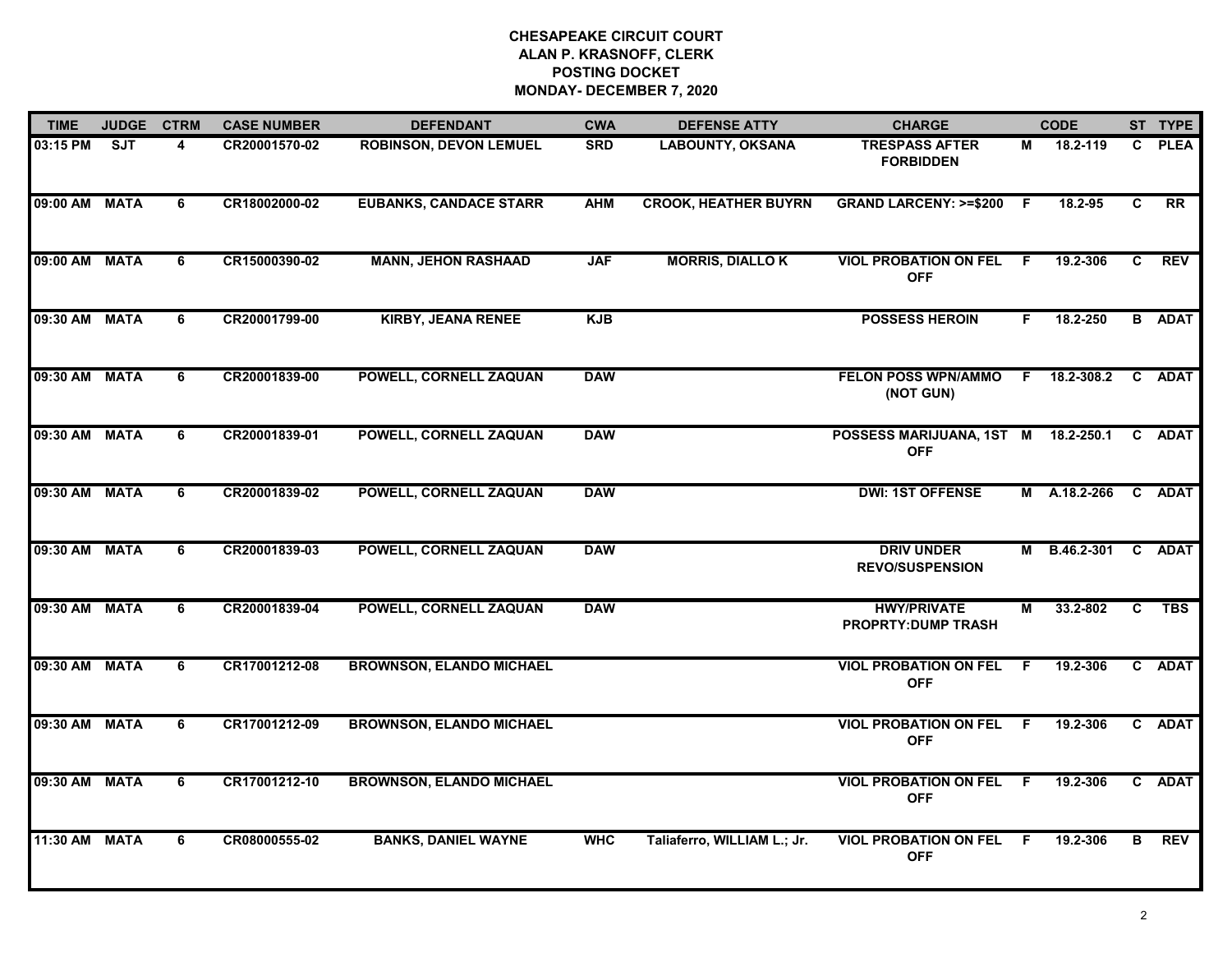| <b>TIME</b>   | <b>JUDGE</b> | <b>CTRM</b>    | <b>CASE NUMBER</b> | <b>DEFENDANT</b>                | <b>CWA</b> | <b>DEFENSE ATTY</b>         | <b>CHARGE</b>                                       |     | <b>CODE</b> |              | ST TYPE       |
|---------------|--------------|----------------|--------------------|---------------------------------|------------|-----------------------------|-----------------------------------------------------|-----|-------------|--------------|---------------|
| 11:30 AM MATA |              | 6              | CR17001864-05      | <b>BURKE, JUANITA TRINAYE</b>   |            |                             | <b>VIOL PROBATION ON FEL</b><br><b>OFF</b>          | F.  | 19.2-306    |              | C ADAT        |
| 11:30 AM      | <b>MATA</b>  | 6              | CR17001864-06      | <b>BURKE, JUANITA TRINAYE</b>   |            |                             | <b>VIOL PROBATION ON FEL</b><br><b>OFF</b>          | F.  | 19.2-306    |              | C ADAT        |
| 11:30 AM      | <b>MATA</b>  | 6              | CR17001864-07      | <b>BURKE, JUANITA TRINAYE</b>   |            |                             | <b>VIOL PROBATION OF MISD</b><br><b>OFF</b>         | M   | 19.2-306    |              | C ADAT        |
| 11:30 AM      | <b>MATA</b>  | 6              | CR17001864-08      | <b>BURKE, JUANITA TRINAYE</b>   |            |                             | <b>VIOL PROBATION OF MISD</b><br><b>OFF</b>         | M   | 19.2-306    |              | C ADAT        |
| 12:15 PM MATA |              | 6              | CR20001636-00      | <b>RIDLEY, STEPHON LATWAIN</b>  | <b>JAF</b> | <b>SPARTZ, SARA</b>         | <b>POSSESS COCAINE</b>                              | F.  | 18.2-250    |              | <b>B</b> PLEA |
| 09:00 AM      | <b>RAB</b>   | $\overline{7}$ | CR98A01837-01      | <b>MOORE, MICHAEL EUGENE</b>    | <b>MEB</b> | <b>HALLAUER, SCOTT F</b>    | <b>VIOL PROBATION ON FEL</b><br><b>OFF</b>          | - F | 19.2-306    | $\mathbf{c}$ | <b>REV</b>    |
| 10:00 AM      | <b>RAB</b>   | $\overline{7}$ | CR19001402-00      | <b>JENKINS, WAYMOND LEE; JR</b> | <b>DRT</b> | <b>CROOK, HEATHER BUYRN</b> | <b>FORGE CHECK</b>                                  | F.  | 18.2-172    | $\mathbf{c}$ | <b>PLEA</b>   |
| 10:00 AM      | <b>RAB</b>   | $\overline{7}$ | CR19001402-01      | <b>JENKINS, WAYMOND LEE; JR</b> | <b>DRT</b> | <b>CROOK, HEATHER BUYRN</b> | <b>UTTER FORGED CHECK</b>                           | F.  | 18.2-172    |              | C PLEA        |
| 10:00 AM      | <b>RAB</b>   | 7              | CR19001402-02      | <b>JENKINS, WAYMOND LEE; JR</b> | <b>DRT</b> | <b>CROOK, HEATHER BUYRN</b> | <b>OBTAIN MONEY FALSE</b><br><b>PRET &gt;=\$500</b> | F.  | 18.2-178    |              | C PLEA        |
| 10:45 AM      | <b>RAB</b>   | $\overline{7}$ | CR20001642-00      | <b>RUPERTI, TONY MARK</b>       | <b>JAF</b> | <b>HARDT, PATRICIA A</b>    | <b>POSSESS COCAINE</b>                              | F.  | 18.2-250    |              | <b>B</b> PLEA |
| 10:45 AM      | <b>RAB</b>   | 7              | CR20001642-01      | <b>RUPERTI, TONY MARK</b>       | <b>JAF</b> | <b>HARDT, PATRICIA A</b>    | SHOPLIFT <\$500                                     | М   | 18.2-103    |              | <b>B</b> PLEA |
| 10:45 AM      | <b>RAB</b>   | $\overline{7}$ | CR20001642-02      | <b>RUPERTI, TONY MARK</b>       | <b>JAF</b> | <b>HARDT, PATRICIA A</b>    | <b>POSSESS GABAPENTIN</b>                           | M   | 18.2-250    | S.           | <b>PLEA</b>   |
| 11:30 AM      | <b>RAB</b>   | $\overline{7}$ | CR16002091-04      | <b>WILLIAMSON, HARVEY DEAN</b>  | <b>JAF</b> | <b>MORRIS, DIALLOK</b>      | <b>VIOL PROBATION ON FEL</b><br><b>OFF</b>          | F   | 19.2-306    |              | C BOND        |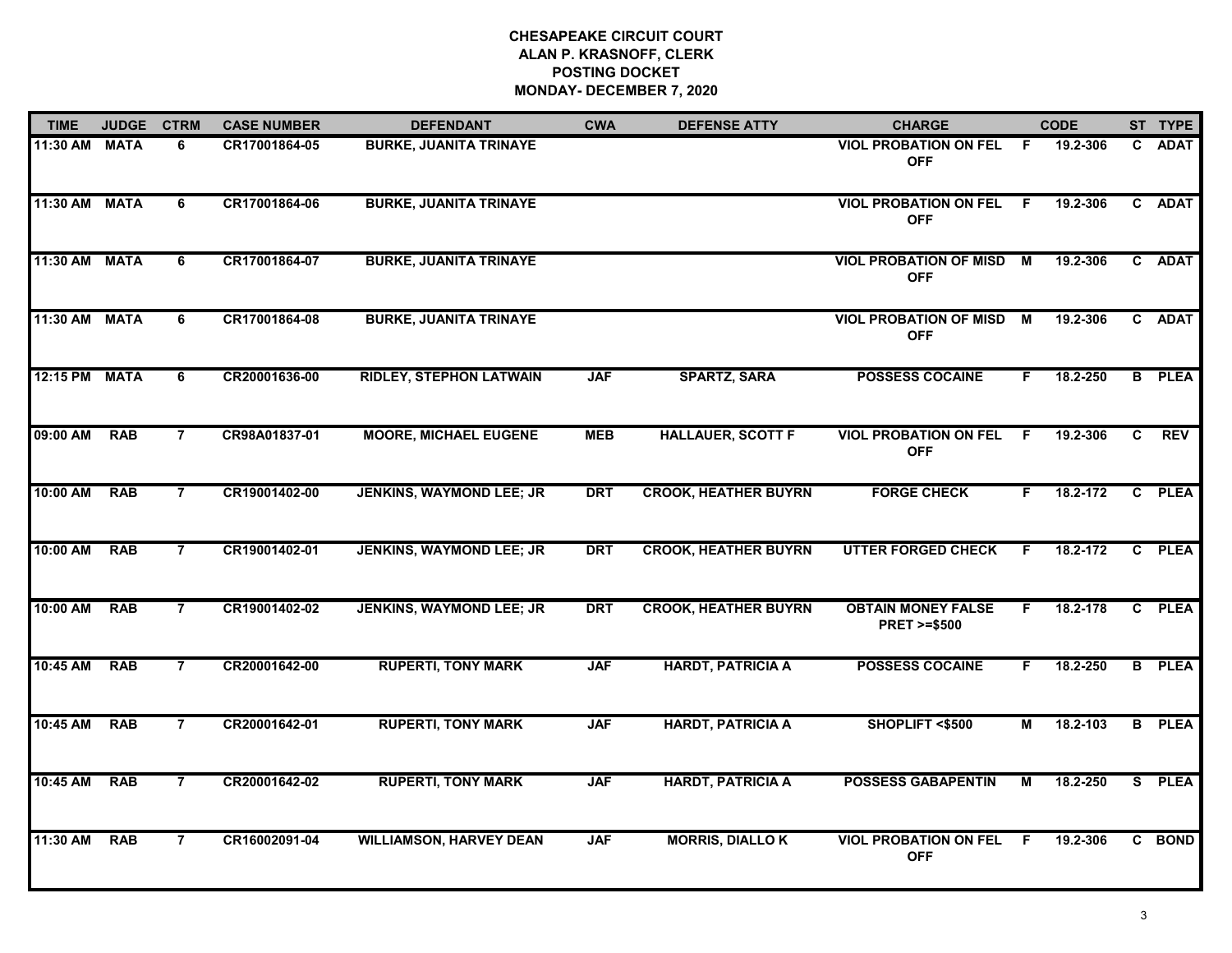| <b>TIME</b> | <b>JUDGE</b> | <b>CTRM</b> | <b>CASE NUMBER</b> | <b>DEFENDANT</b>             | <b>CWA</b> | <b>DEFENSE ATTY</b>         | <b>CHARGE</b>                                 |    | <b>CODE</b> | <b>ST</b> | <b>TYPE</b> |
|-------------|--------------|-------------|--------------------|------------------------------|------------|-----------------------------|-----------------------------------------------|----|-------------|-----------|-------------|
| 12:15 PM    | <b>RAB</b>   |             | CR19000221-05      | <b>NOLEN, STANLEY DEVEL</b>  | <b>JRA</b> | <b>CROOK, HEATHER BUYRN</b> | <b>VIOL PROBATION ON FEL</b><br><b>OFF</b>    | F  | 19.2-306    | C.        | <b>REV</b>  |
| 12:15 PM    | <b>RAB</b>   |             | CR20000749-00      | <b>NOLEN, STANLEY DEVEL</b>  | <b>JRA</b> | <b>CROOK, HEATHER BUYRN</b> | SHOPLIFT <\$500 (3+)                          | F. | 18.2-103    | C.        | <b>SENR</b> |
| 12:15 PM    | <b>RAB</b>   |             | CR20000749-01      | <b>NOLEN, STANLEY DEVEL</b>  | <b>JRA</b> | <b>CROOK, HEATHER BUYRN</b> | <b>ASSLT: ON LAW ENF/DOC</b><br><b>PERSON</b> | E  | 18.2-57     | C.        | <b>SENR</b> |
| 12:15 PM    | <b>RAB</b>   |             | CR20000749-02      | <b>NOLEN, STANLEY DEVEL</b>  | <b>JRA</b> | <b>CROOK, HEATHER BUYRN</b> | <b>PUBLIC</b><br><b>SWEARING/INTOXICATION</b> | M  | 18.2-388    | B         | <b>SENR</b> |
| 02:00 PM    | <b>RAB</b>   |             | CR19001903-01      | <b>POULOS, MARIA ANGELES</b> | <b>WHC</b> | Wegman, Robert L.           | <b>VIOL PROBATION ON FEL</b><br><b>OFF</b>    | E  | 19.2-306    | C.        | <b>BOND</b> |
| 02:45 PM    | <b>RAB</b>   |             | CR17002122-00      | <b>CONOVER, CHASE ALLEN</b>  | <b>JAF</b> | <b>BARLOW, JASON A</b>      | <b>POSSESS</b><br><b>METHAMPHETAMINE</b>      | F  | 18.2-250    | в         | <b>SENT</b> |